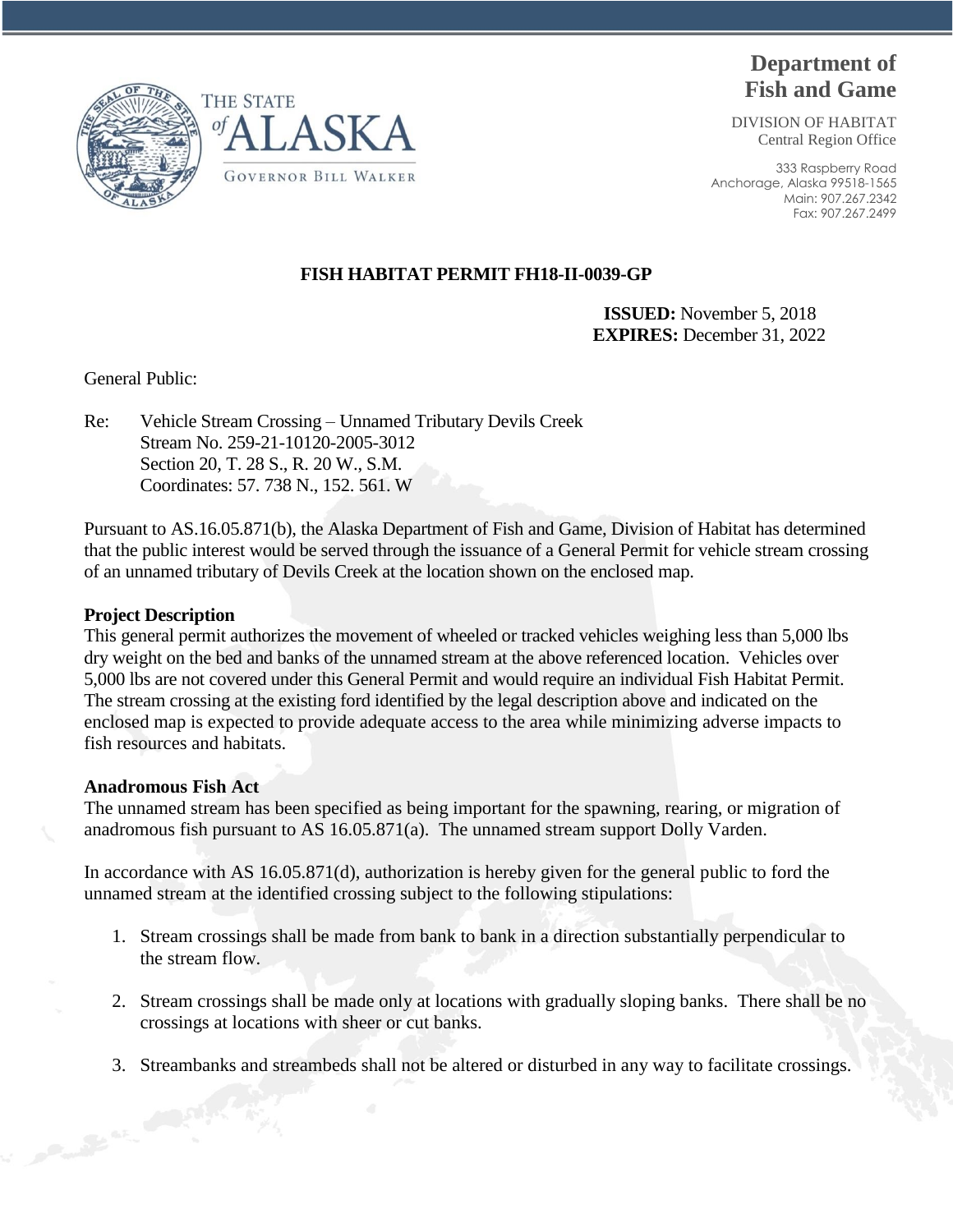- 4. Vehicles shall not be parked in open water. Parking below ordinary high water is authorized only on frozen surfaces or exposed gravel bars.
- 5. Vehicles shall not be refueled or serviced below ordinary high water. Vehicles leaking oil or other hazardous substances are prohibited from crossing the creek.

The vehicle owner and the operator, or the legal guardian of minor dependents, is responsible for the actions of persons who participate in the approved activity. For any activity that significantly deviates from this approval, the responsible party shall notify the Division of Habitat and obtain written approval in the form of individual permit before beginning the activity. Any action taken that increases the scope of the activity or that negates, alters, or minimizes the intent or effectiveness of any stipulation contained in this general permit will be deemed a significant deviation from the approved activity. The final determination as to the significance of any deviation and the need for an individual permit is the responsibility of the Division of Habitat. Therefore, it is recommended that the Division of Habitat be consulted immediately when a deviation from the approved activity is being considered.

This letter constitutes a General Permit issued under the authority of AS 16.05.871 and must be retained on site during project activities. Please be advised that this determination applies only to activities regulated by the Division of Habitat; other agencies also may have jurisdiction under their respective authorities. This determination does not relieve you of your responsibility to secure other permits; state, federal, or local. You are still required to comply with all other applicable laws.

In addition to the penalties provided by law, this General Permit may be terminated or revoked for failure to comply with its provisions or failure to comply with applicable statutes and regulations. The department reserves the right to require mitigation measures to correct disruption to fish and game created by the project and which was a direct result of the failure to comply with this permit or any applicable law.

The recipient of this General Permit shall indemnify, save harmless, and defend the department, its agents, and its employees from any and all claims, actions, or liabilities for injuries or damages sustained by any person or property arising directly or indirectly from permitted activities or your performance under this General Permit. However, this provision has no effect if, and only if, the sole proximate cause of the injury is the department's negligence.

This permit decision may be appealed in accordance with the provisions of AS 44.62.330-630.

Any questions or concerns about this permit may be directed to Habitat Biologist Will Frost at 267-2813 or emailed to william.frost@alaska.gov.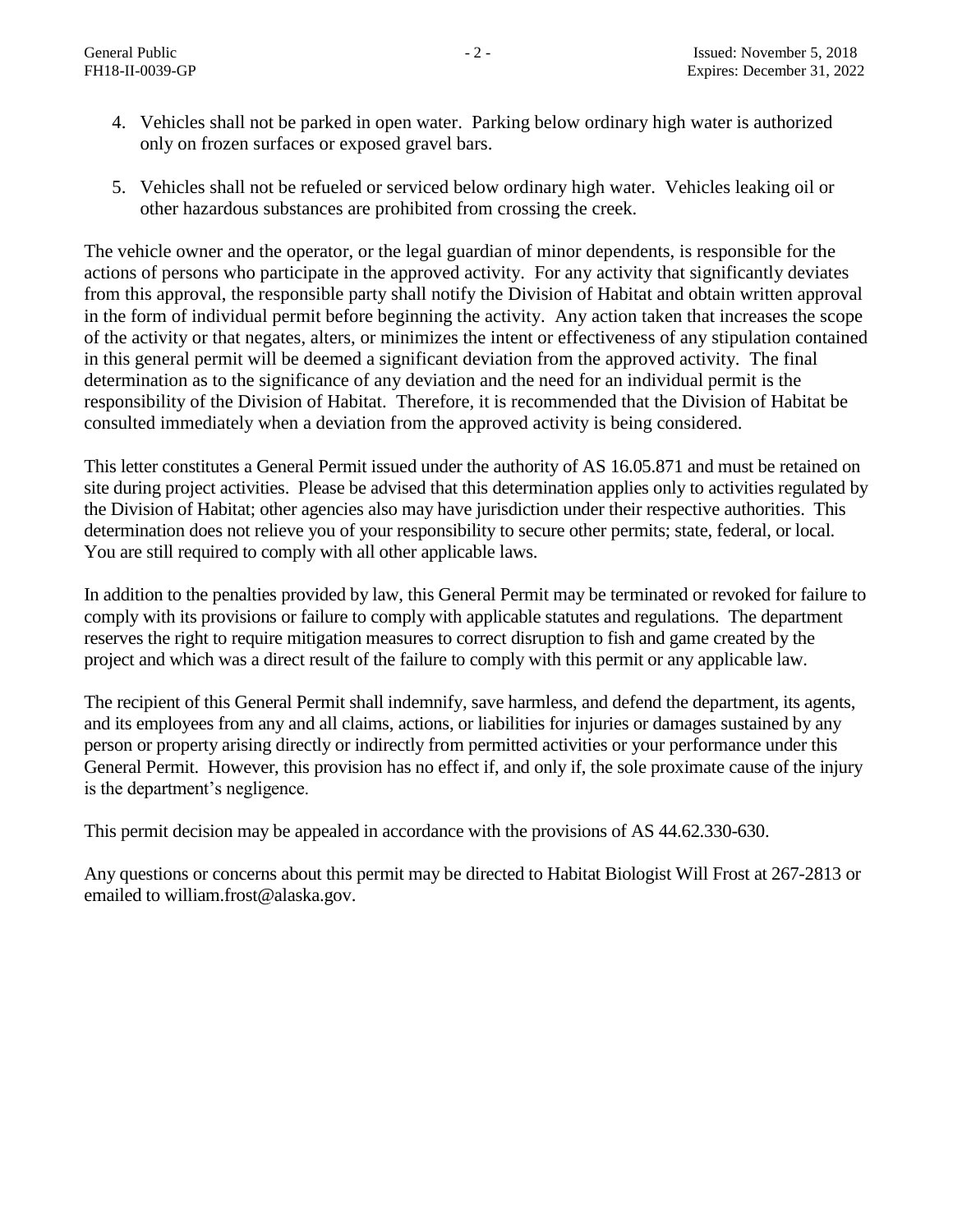Sincerely,

Sam Cotten, Commissioner

Benkort  $\sim$ 

- By: Ronald Benkert Regional Supervisor Central Region Office
- Enc: Stream Crossing Map
- cc: AWT, Kodiak
- ecc: N. Svoboda, ADF&G T, Hansen, ADF&G D. Tracy, ADF&G A. Ott, ADF&G S. Schrof, ADF&G J. Rypkema, ADEC C. Larson, ADNR M. Slife, KIB USACE, Regulatory Branch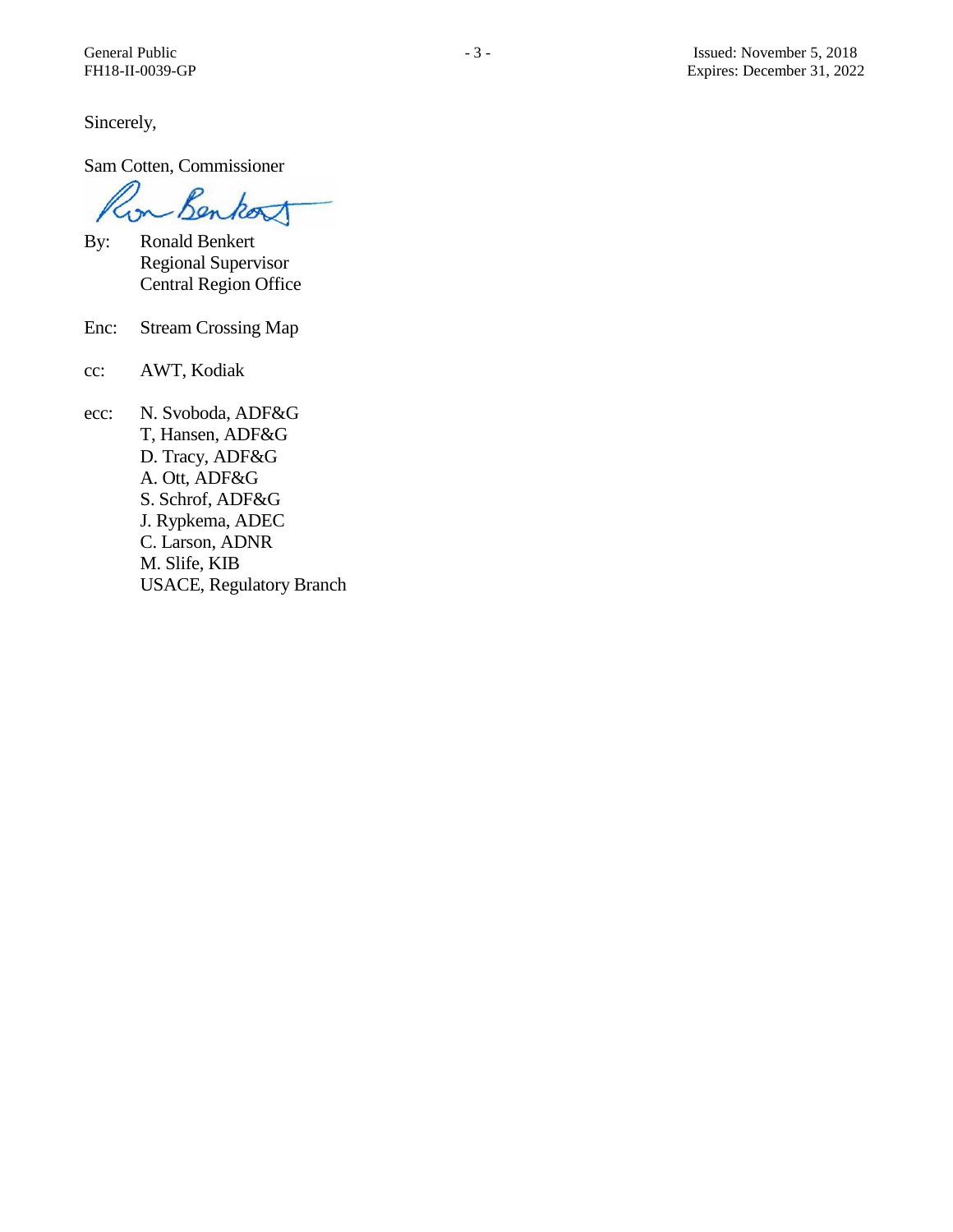# **FISH HABITAT PERMIT FH18-II-0039-GP**

### **APPROVED STREAM CROSSING – MAP**

#### **Unnamed Stream - Stream No. 259-21-10120-2005-3012**

Section 20, T. 28 S., R. 20 W., S. M. Coordinates: 57.738 N., 152.561. W

Map notes: There is one approved ford of anadromous fish bearing waters within the area shown on this map, as noted by the legal description above and depicted on the map. Crossings are authorized only within 20 feet of the centerline of a traditional ford crossing at the referenced location. You are advised to contact the Kodiak ATV Club or the appropriate land management agency concerning the location of approved trails or other restrictions on vehicle use on lands managed by those agencies. Vehicle stream crossings of other specified anadromous fish bearing waters, or other locations are not authorized, except by individual permit or other General Permits.